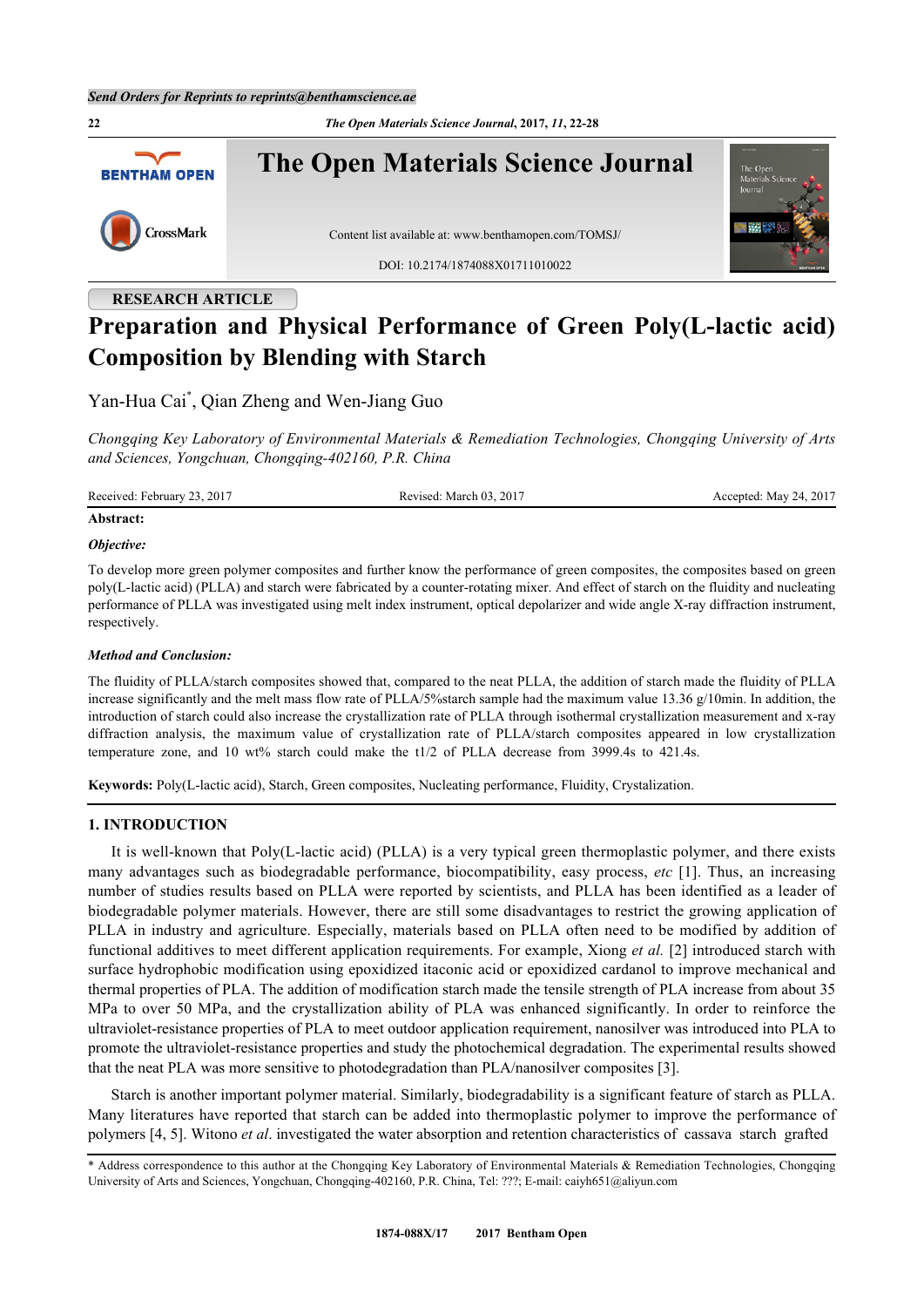with polyacrylic acid. The results showed that starch grafted with polyacrylic acid possessed very good initial absorption capacity, and this material could retain up to  $63g H<sub>2</sub>O/g$  under severe suction. The absorption kinetics indicated that polymer chain relaxations determined the rate of water penetration into the gel [\[6](#page-5-5)]. Though there existed many advantages of blending two different polymers, a few polymers were miscible with each other. Ferrira *et al.* added organoclay into polymer to improve the compatibility of blending materials; their experiment results indicated that the organoclay could significantly improve the compatibility between plasticized starch and polypropylene [[7\]](#page-5-6). In addition, the literature reported that the starch also improves the hydrophilicity of PLA/starch/chitosan blends with antimicrobial function [[8\]](#page-5-7).

Both PLA and starch are very promising polymer materials, moreover, there is no doubt that PLA/starch blend materials should have more advantages. To further know more about performance of PLA/starch materials, in this paper, 2002D PLLA, purchased from Nature Works LLC and having  $M_w$  as  $1.95 \cdot 10^5$ , with different starch content blend materials were fabricated using melt blending technology. The thermal performance and fluidity of PLLA/starch composites were evaluated.

#### **2. EXPERIMENT**

## **2.1. Preparation of PLLA/Starch Composites**

Blending of PLLA and starch dried in a vacuum oven for 48 h was performed on a counter-rotating mixer, and the similar details of the preparation process of PLLA/starch composites were described in our earlier work [\[9](#page-5-8), [10](#page-5-9)].

## **2.2. Testing**

*Wide angle X-ray diffraction (WAXD):* WAXD measurement of PLA/starch composites after different heating treatments was performed on a diffractometer (D/MAX2550, Rigaku, Japan) using Cu  $K_a$  radiation (wavelength, 1.54 Å) in the range of  $2\theta=10-80$  ° with the scanning rate of  $2 \degree$ /min.

*Crystallization Measurement:* Crystallization of PLLA**/**starch composites was investigated by GJY-IIIoptical depolarizer (Donghuang University, China) in the region from 100 °C to 120 °C.

*Melt Index:* The melt index instrument (Beijing Guance Testing Instrument Co., LTD, China) was used to measure the fluidity of melting PLLA/starch composites. The measurement parameters are as follows: the measurement temperature was 150 °C, and the load was 10 Kg.

# **3. RESULTS AND DISCUSSION**

#### **3.1. Fluidity of PLLA/Starch Composites**

The fluidity of PLLA/starch composites was measured using melt index instrument, and the results are shown in (Fig. **[1](#page-2-0)**). As shown in (Fig. **[1](#page-2-0)**), the melt mass flow rate (MFR) of the neat PLLA is slow, which indicates that the fluidity of the neat PLLA is poor at 150 °C; the possible reason is that the low measurement temperature makes the fluidity of the neat PLLA poor. However, the data of (Fig.**1**) shows that addition of starch makes the fluidity of PLLA significantly increased, especially upon the 5 wt% starch, the MFR of PLLA/starch composites has the maximum value of 13.36 g/10min. Then, the value begins becoming small. This result indicates that 5 wt% starch makes the PLLA have the best fluidity, and the reason is that the starch would contribute to the fluidity of PLLA improvement, but too much starch also would block the movement of PLLA which affects the fluidity of PLLA. In addition, it is clear from (Fig. **[1](#page-2-0)**) that the fluidity of PLLA/starch is better than that of PLLA at low temperature, which indicates that addition of starch would be effective to avoid the degradation of PLLA and additives with low decomposition temperature because of high processing temperature, and widen the application field of PLLA materials.

#### **3.2. Crystallization of PLLA/Starch Composites**

Influence of starch on the crystallization of PLA had been reported in literature [[11,](#page-5-10) [12\]](#page-5-11), and the research results showed that starch could serve as nucleating agent of PLA, improving the degree of crystallization and crystallization rate of PLLA. Similarly, the crystallization performance of PLLA with starch was investigated using optical depolarizer, and the rate of measurement is shown in (Fig. **[2](#page-2-1)**). It is observed that the half-time of overall crystallization  $t_{1/2}$  of PLLA is long, and the crystallization rate of neat PLLA appears to be maximum at value 115 °C. However, the addition of starch can increase the crystallization rate; this result is consistent with other literatures results [[11,](#page-5-10) [12\]](#page-5-11). It is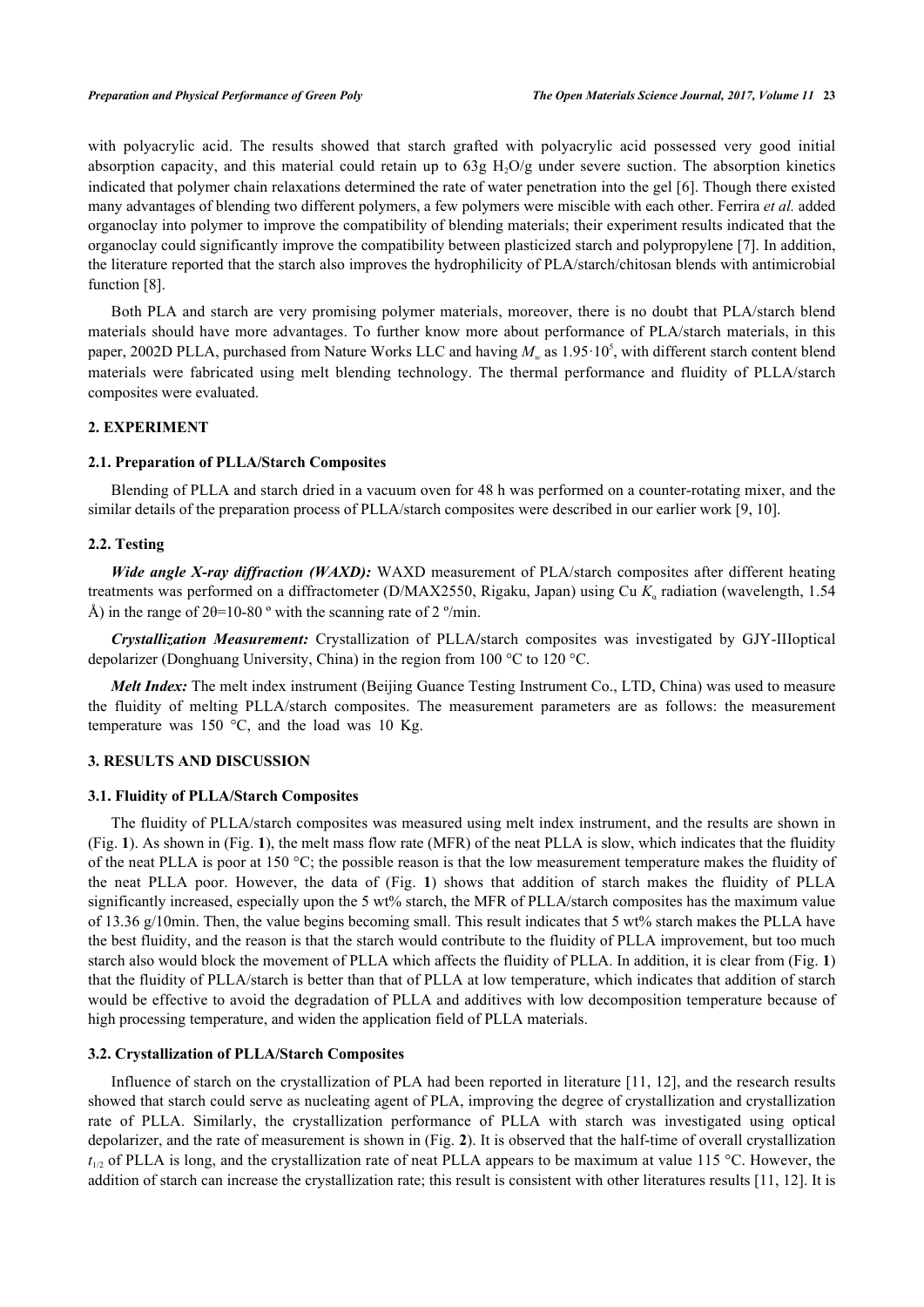<span id="page-2-0"></span>worth noting that the maximum value of crystallization rate of PLLA/starch composites appears in low crystallization temperature zone. This phenomenon suggests that the crystallization of PLLA/starch composites is significantly affected by starch and crystallization temperature, and the addition of starch makes the optimization crystallization temperature shift to low temperature zone. Compared to the neat PLLA, 10% starch can make the *t*1/2 of PLLA decrease from 3999.4 s to 421.4 s.



<span id="page-2-1"></span>Fig. (1). The fluidity of PLLA/starch composites at 150 °C.



**Fig. (2).** The effect of temperature and starch on crystallization of PLLA.

Meantime, Avrami equation is used to describe the kinetics of crystallization behavior of PLLA/starch composites, and the Avrami plots of PLLA/starch composites are shown in Fig. (**[3](#page-3-0)**); it is clear from Fig. (**[3](#page-3-0)**) that the relationship of log[-ln(1-X<sub>t</sub>)] versus logt is linear, which indicates that Avrami equation may be feasible to describe the crystallization behavior of PLLA/starch composites.

In addition, the crystallization of PLLA/starch composites was also investigated by WAXD. Fig. (**[4](#page-3-1)**) shows the XRD curves of PLLA and PLLA/starch samples without heating treatment, in which it can be observed that the trend of XRD curves of PLLA and PLLA with different starch contents is similar, and the peaks are very wide, which indicates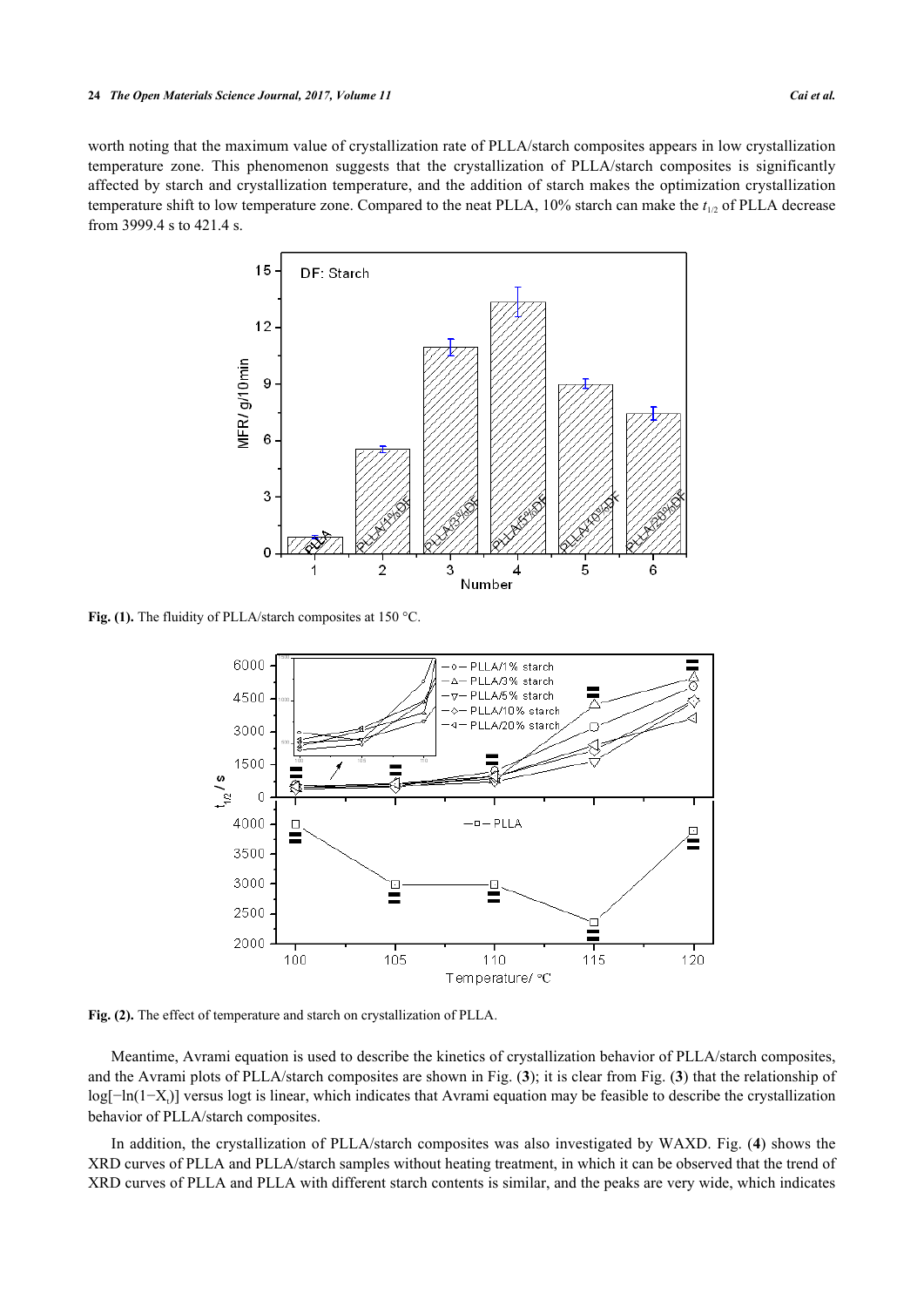

<span id="page-3-0"></span>that the degree of crystallization of all samples is low, and this low degree of crystallization results from rapid cooling molding.

<span id="page-3-1"></span>**Fig. (3).** Avrami plots for PLLA/starch composites at different temperature.



**Fig. (4).** XRD curves of PLLA and PLLA/starch without heating treatment.

However, the XRD curves of PLLA and PLLA/starch after isothermal crystallization at 100 °C for 5 min are very different. As shown in Fig. (**[5](#page-4-0)**), the neat PLLA only exhibits a peak at 2θ= 16.6 ° due to diffraction from (110) plane, and the intensity of (110) plane diffraction peak is very weak. These results indicate that the crystal of the neat PLLA after isothermal crystallization at 100 °C for 5min is not perfect. However, all PLLA/starch samples exhibit peaks not only at  $2\theta$ = 16.6 °, but also at  $2\theta$ =14.7 °, 18.9 ° and 22.2 ° occurring from the (010) plane, (203) plane and (205) plane,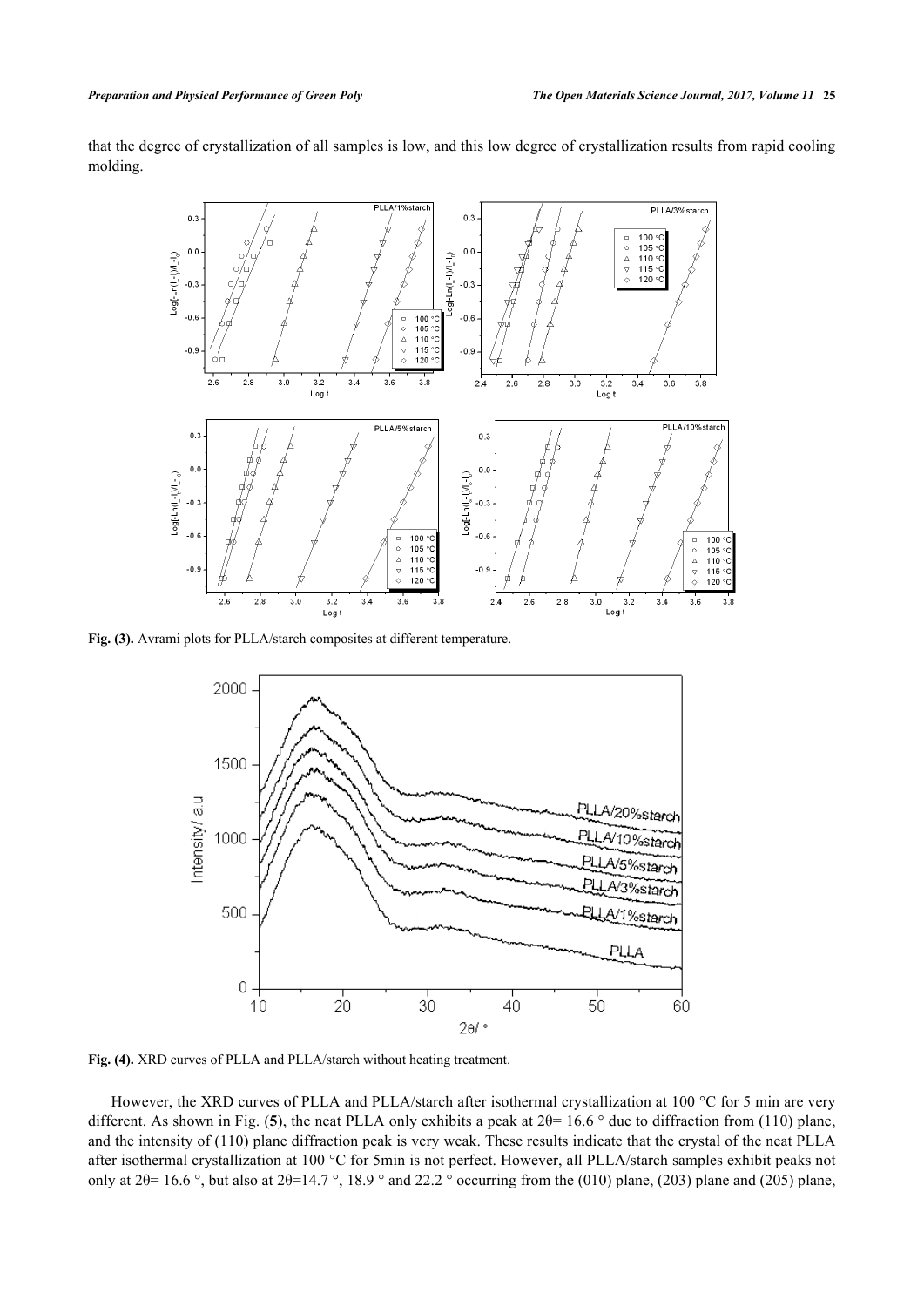<span id="page-4-0"></span>respectively [\[13\]](#page-6-0).Moreover, the intensity of diffraction peak is very strong, resulting from the nucleating effect of starch. With increasing of crystallization time, it is clear from Fig. (**[6](#page-4-1)**) that the diffraction peak of the neat PLLA further strengthens because of increasing crystal perfection of the neat PLLA. However, compared to the diffraction peaks of PLLA/starch after isothermal crystallization at 100 °C for 5 min, the diffraction peaks of PLLA/starch composites after isothermal crystallization at 100 °C for 15 min strengthen slightly, which indicates that the crystal of PLLA/starch after isothermal crystallization at 100 °C for 5 min has become relatively perfect.



<span id="page-4-1"></span>Fig. (5). XRD curves of PLLA and PLLA/starch after isothermal crystallization at 100 °C for 5 min.



**Fig. (6).** XRD curves of PLLA and PLLA/starch after isothermal crystallization at 100 °C for 15 min.

# **CONCLUSION**

Green PLLA/starch composites were fabricated by melt blending, and the fluidity and crystallization behavior of PLLA/starch were investigated; the kinetics of the isothermal crystallization of PLLA/starch composites was described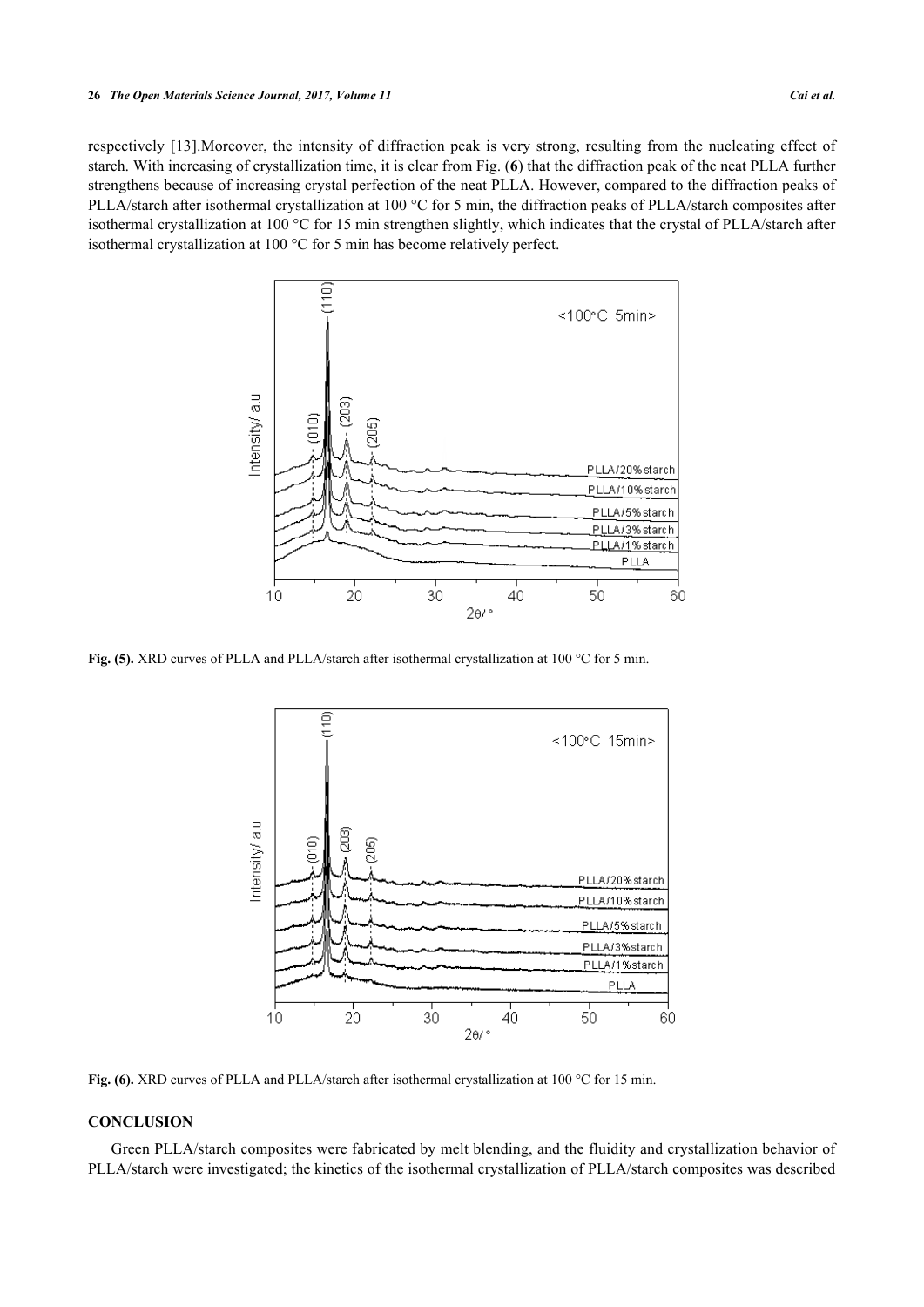using Avrami equation. The measurement results showed that the addition of starch could increase the fluidity and crystallization rate of PLLA significantly.

# **ETHICS APPROVAL AND CONSENT TO PARTICIPATE**

Not applicable.

# **HUMAN AND ANIMAL RIGHTS**

No Animals/Humans were used for studies that are base of this research.

#### **CONSENT FOR PUBLICATION**

Not applicable.

# **CONFLICT OF INTEREST**

The author declares no conflict of interest, financial or otherwise.

## **ACKNOWLEDGEMENTS**

This work was supported by National Natural Science Foundation of China (project number 51403027), Natural Science Foundation of Chongqing Municipal Science and Technology Commission (project number cstc2015jcyjBX0123), Scientific and Technological Research Program of Chongqing Municipal Education Commission (project number KJ1601101), and Innovation Team Project of Chongqing Municipal Education Commission (project number CXTDX201601037).

# **REFERENCES**

- <span id="page-5-0"></span>[1] Yan SF, Yin JB, Yang Y, Dai ZZ, Ma J, Chen XS. Surface-grafted silica linked with L-lactic acid oligomer: A novel nanofiller to improve the performance of biodegradable poly(L-lactide). Polymer (Guildf) 2007; 48: 1688-94. [\[http://dx.doi.org/10.1016/j.polymer.2007.01.037\]](http://dx.doi.org/10.1016/j.polymer.2007.01.037)
- <span id="page-5-1"></span>[2] Xiong Z, Ma SQ, Fan LB, *et al.* Surface hydrophobic modification of starch with bio-based epoxy resins to fabricate high-performance polylactide composite materials. Compos Sci Technol 2014; 94: 16-22. [\[http://dx.doi.org/10.1016/j.compscitech.2014.01.007](http://dx.doi.org/10.1016/j.compscitech.2014.01.007)]
- <span id="page-5-2"></span>[3] Mucha M, Bialas S, Kaczmarek H. Effect of Nanosilver on the Photodegradation of Poly (lactic acid). J Appl Polym Sci 2014; 131: 40144. [\[http://dx.doi.org/10.1002/app.40144](http://dx.doi.org/10.1002/app.40144)]
- <span id="page-5-3"></span>[4] Pang MM, Pun MY, Chow WS, Ishak ZA. Carbon footprint calculation for thermoformed starch-filled polypropylene biobased materials. J Clean Prod 2014; 64: 602-8. [\[http://dx.doi.org/10.1016/j.jclepro.2013.07.026](http://dx.doi.org/10.1016/j.jclepro.2013.07.026)]
- <span id="page-5-4"></span>[5] Cerclé C, Sarazin P, Favis BD. High performance polyethylene/thermoplastic starch blends through controlled emulsification phenomena. Carbohydr Polym 2013; 92(1): 138-48. [\[http://dx.doi.org/10.1016/j.carbpol.2012.08.107](http://dx.doi.org/10.1016/j.carbpol.2012.08.107)] [PMID: [23218276\]](http://www.ncbi.nlm.nih.gov/pubmed/23218276)
- <span id="page-5-5"></span>[6] Witono JR, Noordergraaf IW, Heeres HJ, Janssen LP. Water absorption, retention and the swelling characteristics of cassava starch grafted with polyacrylic acid. Carbohydr Polym 2014; 103: 325-32. [\[http://dx.doi.org/10.1016/j.carbpol.2013.12.056](http://dx.doi.org/10.1016/j.carbpol.2013.12.056)] [PMID: [24528736\]](http://www.ncbi.nlm.nih.gov/pubmed/24528736)
- <span id="page-5-6"></span>[7] Ferreira WH, Khalili RR, Figueira MJ, Andrade CT. Effect of organoclay on blends of individually plasticized thermoplastic starch and polypropylene. Ind Crops Prod 2014; 52: 38-45. [\[http://dx.doi.org/10.1016/j.indcrop.2013.10.016](http://dx.doi.org/10.1016/j.indcrop.2013.10.016)]
- <span id="page-5-7"></span>[8] Bie P, Liu P, Yu L, Li X, Chen L, Xie F. The properties of antimicrobial films derived from poly(lactic acid)/starch/chitosan blended matrix. Carbohydr Polym 2013; 98(1): 959-66. [\[http://dx.doi.org/10.1016/j.carbpol.2013.07.004](http://dx.doi.org/10.1016/j.carbpol.2013.07.004)] [PMID: [23987434\]](http://www.ncbi.nlm.nih.gov/pubmed/23987434)
- <span id="page-5-8"></span>[9] Cai YH. Synthesis of *N, N'*-bis(benzoyl) azelaic acid dihydrazide and Its Effect on Performance of Poly(L-lactic acid). J Chem Soc Pak 2013; 35(4): 1174-8.
- <span id="page-5-9"></span>[10] Cai YH, Yan SF, Fan YQ, Yu ZY, Chen XS, Yin JB. The Nucleation Effect of *N, N′*-Bis (benzoyl) Alkyl Diacid Dihydrazide on Crystallization of Biodegradable Poly (L-lactic acid). Iran Polym J 2012; 21(7): 435-44. [\[http://dx.doi.org/10.1007/s13726-012-0046-x\]](http://dx.doi.org/10.1007/s13726-012-0046-x)
- <span id="page-5-10"></span>[11] Park JW, Lee DJ, Yoo ES, Im SS, Kim SH, Kim YH. Biodegradable polymer blends of poly(lactic acid) and starch. Korea Polymer Journal 1999; 7(2): 93-101.
- <span id="page-5-11"></span>[12] Kang KS, Lee SI, Lee TJ, Narayan R, Shin BY. Effect of biobased and biodegradable nucleating agent on the isothermal crystallization of poly(lactic acid). Korean J Chem Eng 2008; 25(3): 599-608.